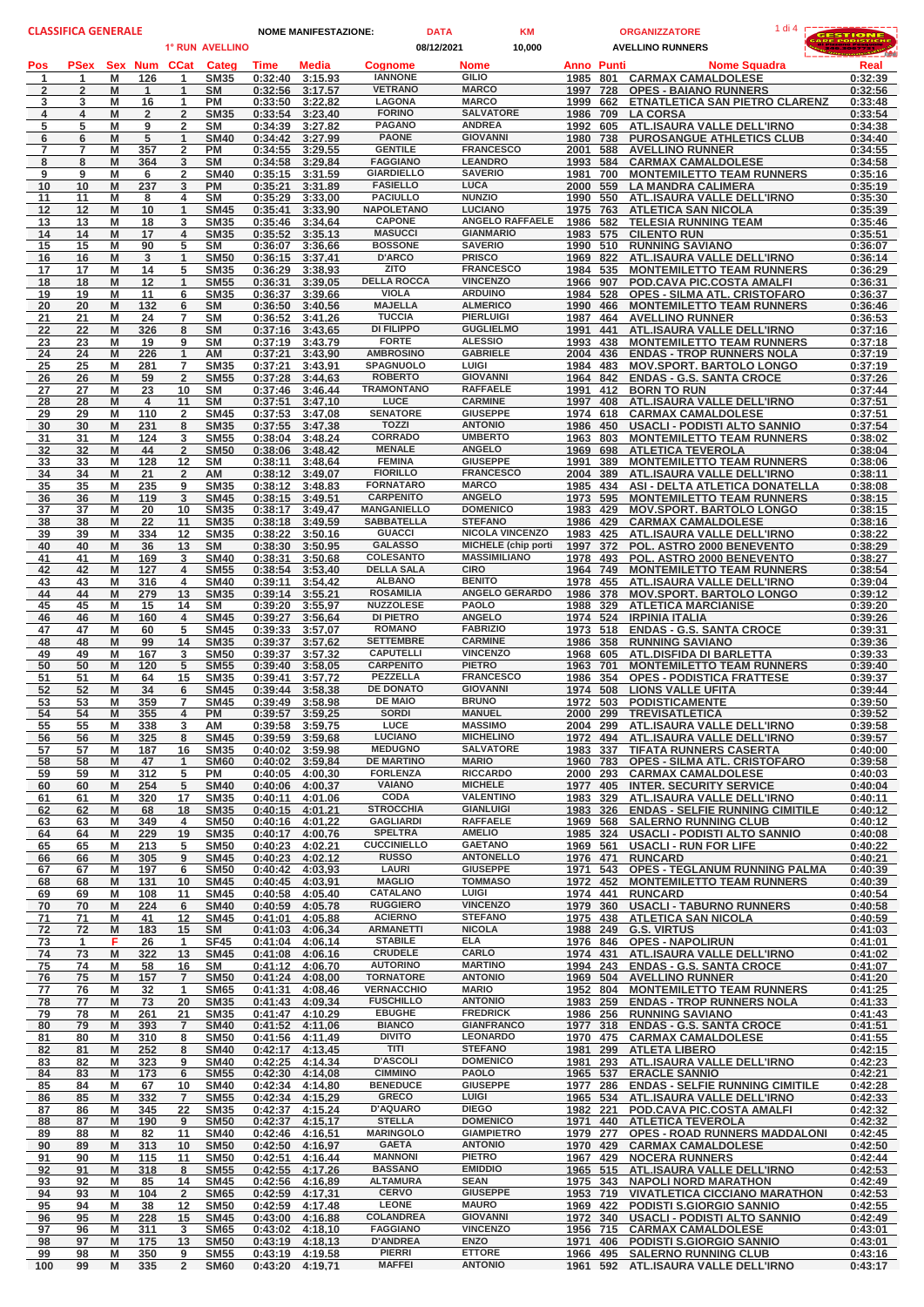| <b>CLASSIFICA GENERALE</b> |                       |                      |                      | <b>DATA</b><br><b>NOME MANIFESTAZIONE:</b> |                    |                                    |                                      | <b>KM</b><br><b>ORGANIZZATORE</b> |                                      |                      |            | <b>GESTIONE</b>                                                        |                    |
|----------------------------|-----------------------|----------------------|----------------------|--------------------------------------------|--------------------|------------------------------------|--------------------------------------|-----------------------------------|--------------------------------------|----------------------|------------|------------------------------------------------------------------------|--------------------|
|                            |                       |                      |                      | 1° RUN AVELLINO                            |                    |                                    |                                      | 08/12/2021                        | 10,000                               |                      |            | <b>AVELLINO RUNNERS</b>                                                | بعد                |
| Pos                        | <b>PSex</b>           | Sex Num CCat         |                      | Categ                                      | Time               | Media                              | <b>Cognome</b>                       | Nome                              |                                      | <b>Anno Punti</b>    |            | <b>Nome Squadra</b>                                                    | Real               |
| 101<br>102                 | $\overline{2}$<br>100 | F<br>27<br>M<br>42   | $\mathbf{1}$<br>16   | <b>SF40</b><br><b>SM45</b>                 | 0:43:21<br>0:43:22 | 4:20.04<br>4:20.06                 | <b>CAPUA</b><br><b>MAIENZA</b>       | <b>PIETRO</b>                     | <b>KATIUSCIA</b>                     | 1978<br>1975         | 685<br>323 | ARCA ATL.AVERSA A.AVERSANO<br><b>ATLETICA SAN NICOLA</b>               | 0:43:20<br>0:43:21 |
| 103                        | 101                   | 194<br>M             | 17                   | <b>SM45</b>                                | 0:43:24            | 4:19.75                            | <b>CIOFFI</b>                        |                                   | <b>ALFONSO MICHELE</b>               | 1974                 | 322        | <b>OPES - BAIANO RUNNERS</b>                                           | 0:43:17            |
| 104                        | 102                   | M<br>193             | 17                   | <b>SM</b>                                  | 0:43:26            | 4:20.08                            | <b>NIGRO</b><br><b>COSTANZO</b>      |                                   | <b>TOMMASO</b><br><b>GIUSEPPE</b>    | 1987 156             |            | <b>OPES - NAPOLIRUN</b>                                                | 0:43:21            |
| 105<br>106                 | 103<br>104            | M<br>77<br>M<br>302  | 23<br>12             | <b>SM35</b><br><b>SM40</b>                 | 0:43:29<br>0:43:30 | 4:19.07<br>4:20.14                 | <b>PARADISO</b>                      |                                   | <b>GIOVANNI</b>                      | 1985<br>1979         | 188<br>246 | <b>USACLI - PODISTI ALTO SANNIO</b><br><b>RUNCARD</b>                  | 0:43:11<br>0:43:21 |
| 107                        | 105                   | M<br>84              | 14                   | <b>SM50</b>                                | 0:43:32            | 4:20.83                            | <b>D'ISA</b>                         |                                   | <b>GIOVANNI</b>                      | 1971                 | 395        | <b>ATLETICA CAIVANO</b>                                                | 0:43:28            |
| 108                        | 106                   | 337<br>M             | 3                    | <b>SM60</b>                                | 0:43:35            | 4:20.30                            | LUCE<br><b>PAPA</b>                  | <b>EMILIO</b>                     | <b>GAETANO</b>                       | 1960                 | 579        | ATL.ISAURA VALLE DELL'IRNO                                             | 0:43:23            |
| 109<br>110                 | 107<br>108            | M<br>134<br>M<br>314 | 18<br>10             | <b>SM45</b><br><b>SM55</b>                 | 0:43:35            | 4:19.94<br>0:43:35 4:20,80         | <b>IANNONE</b>                       | <b>PIETRO</b>                     |                                      | 1974<br>1963         | 314<br>481 | <b>MONTEMILETTO TEAM RUNNERS</b><br><b>CARMAX CAMALDOLESE</b>          | 0:43:19<br>0:43:28 |
| 111                        | 109                   | M<br>109             | 4                    | <b>SM60</b>                                | 0:43:36            | 4:21.16                            | <b>FIORILLO</b>                      |                                   | <b>CARMINE</b>                       | 1960 578             |            | <b>FREE RUNNER</b>                                                     | 0:43:32            |
| 112                        | 110                   | 221<br>M             | 11                   | <b>SM55</b>                                | 0:43:38            | 4:21.80                            | <b>SARRO</b>                         |                                   | <b>CARMINE</b>                       | 1965                 | 478        | <b>USACLI - RUN FOR LIFE</b>                                           | 0:43:38            |
| 113<br>114                 | 111<br>3              | M<br>135<br>184<br>F | 12<br>$\overline{2}$ | <b>SM55</b><br><b>SF40</b>                 | 0:43:42<br>0:43:43 | 4:21.76<br>4:22.39                 | <b>PENNETTI</b><br><b>PICCIRILLO</b> |                                   | <b>NICOLA</b><br><b>GIROLAMA</b>     | 1981                 | 670        | 1963 475 MONTEMILETTO TEAM RUNNERS<br><b>ATLETICA MACASPORT</b>        | 0:43:38<br>0:43:44 |
| 115                        | 112                   | M<br>179             | 15                   | <b>SM50</b>                                | 0:43:45            | 4:20.30                            | <b>RANAURO</b>                       |                                   | <b>RAFFAELE</b>                      | 1971                 | 385        | <b>AMATORI PODISMO BENEVENTO</b>                                       | 0:43:23            |
| 116                        | 113                   | M<br>278             | 13                   | <b>SM55</b>                                | 0:43:49            | 4:22.72                            | <b>LUCIANO</b>                       |                                   | <b>SERGIO</b>                        | 1964                 | 469        | <b>MOV.SPORT. BARTOLO LONGO</b>                                        | 0:43:47            |
| 117<br>118                 | 114<br>115            | M<br>321<br>M<br>125 | 16<br>24             | <b>SM50</b><br><b>SM35</b>                 | 0:43:52<br>0:43:55 | 4:22.66<br>4:23.43                 | <b>COLELLA</b><br><b>DEL SORBO</b>   | <b>CIRO</b>                       | <b>ALBERTO</b>                       | 1969<br>1985         | 380<br>172 | ATL.ISAURA VALLE DELL'IRNO<br><b>MONTEMILETTO TEAM RUNNERS</b>         | 0:43:47<br>0:43:54 |
| 119                        | 116                   | M<br>55              | 17                   | <b>SM50</b>                                | 0:43:58            | 4:23.23                            | <b>PICCOLO</b>                       |                                   | <b>FRANCESCO RAFFA</b>               | 1968                 | 375        | <b>OPES - BAIANO RUNNERS</b>                                           | 0:43:52            |
| 120                        | 117                   | M<br>75              | 13                   | <b>SM40</b>                                | 0:43:59            | 4:22.81                            | <b>TROCCHIA</b>                      |                                   | <b>RAFFAELE</b>                      | 1977                 | 227        | <b>ENDAS - TROP RUNNERS NOLA</b>                                       | 0:43:48            |
| 121<br>122                 | 118<br>119            | M<br>35<br>M<br>296  | 5<br>18              | <b>SM60</b><br><b>SM50</b>                 | 0:43:59<br>0:44:00 | 4:23.41<br>4:21.87                 | <b>GESA</b><br><b>PROCIDA</b>        |                                   | <b>RAFFAELE</b><br><b>VINCENZO</b>   | 1960<br>1970         | 558<br>373 | <b>LIONS VALLE UFITA</b><br><b>METALFER POD. BRIENZA 2000</b>          | 0:43:54<br>0:43:39 |
| 123                        | 120                   | M<br>189             | 19                   | <b>SM45</b>                                | 0:44:00            | 4:22.43                            | <b>STELLATO</b>                      |                                   | <b>ANTONIO</b>                       | 1975 295             |            | <b>REGGIA POWER</b>                                                    | 0:43:44            |
| 124                        | 121                   | M<br>244             | 20                   | <b>SM45</b>                                |                    | 0:44:10 4:24.17                    | <b>FESTEVOLE</b>                     |                                   | <b>MICHELE</b>                       | 1976                 | 288        | <b>ATLETA LIBERO</b>                                                   | 0:44:02            |
| 125<br>126                 | 122<br>123            | 209<br>M<br>M<br>153 | 18<br>14             | <b>SM</b><br><b>SM40</b>                   | 0:44:11<br>0:44:13 | 4:24.45<br>4:23.89                 | <b>SCIOPERO</b><br><b>ROMANO</b>     |                                   | <b>ANTONIO</b><br><b>GERARDO</b>     | 1988<br>1978         | 132        | <b>ENDAS - POMIGLIANO MARATHON</b><br>218 AVELLINO RUNNER              | 0:44:04<br>0:43:59 |
| 127                        | 124                   | 51<br>M              | 6                    | <b>SM60</b>                                |                    | 0:44:14 4:24.94                    | <b>ACIERNO</b>                       |                                   | <b>PASQUALE</b>                      |                      |            | 1960 544 OPES - BAIANO RUNNERS                                         | 0:44:09            |
| 128                        | 125                   | M<br>114             | $\overline{7}$       | <b>SM60</b>                                |                    | 0:44:16 4:25,58                    | <b>SOCCI</b>                         | <b>EMILIO</b>                     |                                      | 1959                 |            | 543 POD.CAVA PIC.COSTA AMALFI                                          | 0:44:16            |
| 129<br>130                 | 126<br>127            | M<br>315<br>M<br>138 | 8<br>9               | <b>SM60</b><br><b>SM60</b>                 | 0:44:19<br>0:44:22 | 4:25.64<br>4:25.10                 | <b>MOSCATO</b><br><b>CALZOLARI</b>   |                                   | <b>SALVATORE</b><br><b>ERMANNO</b>   | 1961<br>1961         |            | 540 CARMAX CAMALDOLESE<br>537 AVELLINO RUNNER                          | 0:44:16<br>0:44:11 |
| 131                        | 128                   | M<br>182             | 19                   | <b>SM50</b>                                | 0:44:26            | 4:24.78                            | UCCI                                 |                                   | <b>GIUSEPPE</b>                      | 1968                 | 353        | <b>AMATORI PODISMO BENEVENTO</b>                                       | 0:44:08            |
| 132                        | 4                     | F<br>28              | $\mathbf{1}$         | <b>SF</b>                                  | 0:44:36            | 4:26.56                            | <b>VENEZIA</b>                       |                                   | <b>MARIALISA</b>                     |                      |            | 1989 579 AVELLINO RUNNER                                               | 0:44:26            |
| 133<br>134                 | 129<br>130            | M<br>136<br>328<br>M | 14<br>10             | <b>SM55</b><br><b>SM60</b>                 | 0:44:42<br>0:44:44 | 4:25.76<br>4:27.81                 | <b>BASILE</b><br><b>DI LORENZO</b>   | <b>VITO</b>                       | <b>GIUSEPPE</b>                      | 1963                 | 427        | <b>AVELLINO RUNNER</b><br>1960 518 ATL.ISAURA VALLE DELL'IRNO          | 0:44:18<br>0:44:38 |
| 135                        | 131                   | M<br>89              | 25                   | <b>SM35</b>                                | 0:44:47            | 4:28.30                            | <b>ATTARDI</b>                       |                                   | <b>CARMINE</b>                       | 1982                 | 143        | <b>RUNNING SAVIANO</b>                                                 | 0:44:43            |
| 136                        | 132                   | M<br>250             | 19                   | <b>SM</b>                                  | 0:44:48            | 4:27.99                            | <b>PISANI</b>                        |                                   | <b>RAFFAELE</b>                      | 1997 113             |            | <b>ATLETA LIBERO</b>                                                   | 0:44:40            |
| 137<br>138                 | 133<br>134            | M<br>232<br>M<br>243 | 15<br>16             | <b>SM40</b><br><b>SM40</b>                 | 0:44:50<br>0:44:51 | 4:28.87<br>4:28,08                 | <b>CAPOLUPO</b><br><b>DI FILIPPO</b> |                                   | <b>SALVATORE</b><br><b>MARCO</b>     | 1981<br>1980         | 195<br>195 | <b>OPES - ROAD RUNNERS MADDALONI</b><br><b>ATLETA LIBERO</b>           | 0:44:49<br>0:44:41 |
| 139                        | 135                   | M<br>298             | 20                   | <b>SM50</b>                                | 0:44:51            | 4:28.07                            | <b>DIMINO</b>                        |                                   | <b>FABIO ANTONIO GI</b>              | 1971                 | 334        | <b>RUNCARD</b>                                                         | 0:44:41            |
| 140                        | 136                   | M<br>13              | 21                   | <b>SM50</b>                                | 0:44:53            | 4:29.40                            | <b>AUDIA</b>                         |                                   | <b>GIOVAMBATTISTA</b>                | 1970                 | 333        | <b>MONTEMILETTO TEAM RUNNERS</b>                                       | 0:44:54            |
| 141<br>142                 | 137<br>138            | M<br>117<br>M<br>212 | 21<br>15             | <b>SM45</b><br><b>SM55</b>                 | 0:44:54<br>0:44:56 | 4:29.44<br>4:28.36                 | <b>ARRIVABENE</b><br><b>BAVARO</b>   | <b>GIULIO</b>                     | <b>GERMANO</b>                       | 1975 258<br>1964 415 |            | <b>MONTEMILETTO TEAM RUNNERS</b><br><b>USACLI - RUN FOR LIFE</b>       | 0:44:54<br>0:44:44 |
| 143                        | 139                   | M<br>327             | 22                   | <b>SM45</b>                                | 0:45:04            | 4:29.58                            | <b>DI GIACOMO</b>                    |                                   | <b>RAFFAELE</b>                      | 1974                 | 251        | ATL.ISAURA VALLE DELL'IRNO                                             | 0:44:56            |
| 144                        | 140                   | M<br>284             | 20                   | <b>SM</b>                                  | 0:45:04            | 4:29.37                            | <b>FULMINE</b>                       |                                   | <b>FRANCESCO</b>                     |                      |            | 1992 105 FINANZA SPORT CAMPANIA                                        | 0:44:54            |
| 145<br>146                 | 141<br>142            | M<br>142<br>M<br>70  | 26<br>23             | <b>SM35</b><br><b>SM45</b>                 | 0:45:05<br>0:45:05 | 4:29.07<br>4:29.98                 | <b>CORBELLO</b><br><b>COPPOLA</b>    |                                   | <b>COSIMO</b><br><b>GAETANO</b>      | 1983<br>1974 251     | 133        | <b>AVELLINO RUNNER</b><br><b>ENDAS - TROP RUNNERS NOLA</b>             | 0:44:51<br>0:45:00 |
| 147                        | 143                   | M<br>145             | 11                   | <b>SM60</b>                                | 0:45:05            | 4:28.60                            | <b>DE CUNZO</b>                      |                                   | <b>ENRICO</b>                        | 1960                 | 501        | <b>AVELLINO RUNNER</b>                                                 | 0:44:46            |
| 148                        | 144                   | M<br>116             | 12                   | <b>SM60</b>                                | 0:45:09            | 4:30.58                            | <b>FRUSCIANTE</b>                    | <b>ELIO</b>                       |                                      | 1958                 | 498        | <b>TEAM DLF ASTI</b>                                                   | 0:45:06            |
| 149<br>150                 | 145<br>5              | M<br>56<br>F<br>97   | 17<br>$\mathbf{1}$   | <b>SM40</b><br><b>SF35</b>                 | 0:45:13            | 4:30.66<br>0:45:14 4:30.83         | <b>VETRANO</b><br><b>POPA</b>        | <b>ELENA</b>                      | <b>ARTURO</b>                        | 1980 181<br>1984 572 |            | <b>OPES - BAIANO RUNNERS</b><br><b>RUNNING SAVIANO</b>                 | 0:45:07<br>0:45:08 |
| 151                        | 146                   | M<br>92              | 18                   | <b>SM40</b>                                |                    | 0:45:14 4:30.92                    | <b>FALCO</b>                         |                                   | <b>DIAMANTE</b>                      | 1977 181             |            | <b>RUNNING SAVIANO</b>                                                 | 0:45:09            |
| 152                        | 147                   | M<br>291             | 16                   | <b>SM55</b>                                |                    | 0:45:19 4:30.89                    | <b>SCARPATI</b>                      |                                   | <b>ANTONIO</b>                       | 1966                 | 397        | <b>FINANZA SPORT CAMPANIA</b>                                          | 0:45:09            |
| 153<br>154                 | 148<br>6              | M<br>45<br>F<br>30   | 22<br>$\overline{2}$ | <b>SM50</b><br><b>SF45</b>                 |                    | 0:45:20 4:31.90<br>0:45:20 4:31.82 | <b>PANICO</b><br><b>LAMULA</b>       |                                   | <b>PATRIZIO</b><br><b>ANNAMARIA</b>  | 1970                 | 314        | <b>ATLETICA TEVEROLA</b><br>1972 672 ATLETICA TEVEROLA                 | 0:45:19<br>0:45:18 |
| <u>155</u>                 | <u>149</u>            | M<br>361             | 23                   | <b>SM50</b>                                |                    | 0:45:34 4:31.36                    | <b>BORRIELLO</b>                     |                                   | <b>ROBERTO</b>                       |                      |            | 1970 304 AVELLINO RUNNER                                               | 0:45:14            |
| 156                        | 150                   | M<br>31              | 4                    | <b>SM65</b>                                |                    | 0:45:37 4:33.78                    | <b>PALLINI</b>                       |                                   | <b>SERGIO</b>                        | 1956 577             |            | <b>MONTEMILETTO TEAM RUNNERS</b>                                       | 0:45:38            |
| 157                        | 151                   | M<br>121             | 24                   | <b>SM45</b>                                | 0:45:45            | 4:33.00                            | <b>CATENA</b><br>DE VITO             |                                   | <b>CARMINE</b><br><b>FRANCESCO</b>   | 1972                 | 224        | <b>MONTEMILETTO TEAM RUNNERS</b>                                       | 0:45:30            |
| 158<br>159                 | 152<br>153            | M<br>146<br>M<br>172 | 21<br>13             | <b>SM</b><br><b>SM60</b>                   | 0:45:59            | 0:45:56 4:34.27<br>4:35.26         | <b>GORGONIO</b>                      |                                   | <b>FRANCESCO</b>                     | 1989 82<br>1960 458  |            | <b>AVELLINO RUNNER</b><br><b>TELESIA RUNNING TEAM</b>                  | 0:45:43<br>0:45:53 |
| 160                        | 154                   | 103<br>M             | 24                   | <b>SM50</b>                                | 0:45:59            | 4:35.57                            | <b>RUSSO</b>                         |                                   | <b>ANTONIO</b>                       | 1971 287             |            | <b>MOV.SPORT. BARTOLO LONGO</b>                                        | 0:45:56            |
| 161                        | 155                   | M<br>96              | 25                   | <b>SM45</b>                                | 0:46:05            | 4:36.06                            | <b>PALLADINO</b>                     |                                   | <b>FRANCO</b><br><b>MASSIMILIANO</b> | 1976 212             |            | <b>RUNNING SAVIANO</b>                                                 | 0:46:01            |
| 162<br><u>163</u>          | 156<br>157            | M<br>156<br>M<br>69  | 25<br>19             | <b>SM50</b><br><b>SM40</b>                 |                    | 0:46:07 4:35.01<br>0:46:08 4:35.82 | <b>SARNO</b><br><b>CATALANO</b>      | <b>FABIO</b>                      |                                      | 1970 281<br>1977 151 |            | <b>AVELLINO RUNNER</b><br><b>ENDAS - TROP RUNNERS NOLA</b>             | 0:45:50<br>0:45:58 |
| 164                        | 158                   | 365<br>M             | 26                   | <b>SM45</b>                                |                    | 0:46:09 4:35.49                    | <b>AQUINO</b>                        |                                   | <b>MARCELLO</b>                      |                      |            | 1974 210 AVELLINO RUNNER                                               | 0:45:55            |
| 165                        | 159                   | M<br>343             | 27                   | <b>SM45</b>                                | 0:46:09            | 4:36.47                            | <b>SASSO</b>                         |                                   | <b>CARMINE</b>                       |                      |            | 1972 210 ATL.ISAURA VALLE DELL'IRNO                                    | 0:46:05            |
| 166<br>167                 | 160<br>161            | M<br>161<br>M<br>208 | 28<br>5              | <b>SM45</b><br><b>SM65</b>                 | 0:46:22<br>0:46:22 | 4:35,88<br>4:36.94                 | <b>IANDOLO</b><br><b>PIPOLA</b>      |                                   | <b>SERGIO</b><br><b>VINCENZO</b>     | 1972 202<br>1955 539 |            | <b>IRPINIA ITALIA</b><br><b>ENDAS - POMIGLIANO MARATHON</b>            | 0:45:59<br>0:46:09 |
| 168                        | 162                   | M<br>301             | 29                   | <b>SM45</b>                                | 0:46:34            | 4:38.70                            | <b>MAGLIULO</b>                      |                                   | <b>GIANPAOLO</b>                     | 1974 195             |            | <b>RUNCARD</b>                                                         | 0:46:27            |
| 169                        | 163                   | M<br>141             | 27                   | <b>SM35</b>                                |                    | 0:46:38 4:38.41                    | <b>COLELLA</b>                       |                                   | <b>AURELIO</b>                       | 1984                 | 89         | <b>AVELLINO RUNNER</b>                                                 | 0:46:24            |
| 170<br>171                 | 164<br>165            | M<br>238<br>M<br>74  | $\mathbf{1}$<br>28   | JM<br><b>SM35</b>                          | 0:46:43            | 0:46:42 4:38.27<br>4:39,24         | <b>CAMPANILE</b><br><b>RUSSO</b>     |                                   | <b>SABATO</b><br><b>FRANCESCO</b>    | 2004 64<br>1982      | 87         | <b>ATLETA LIBERO</b><br><b>ENDAS - TROP RUNNERS NOLA</b>               | 0:46:23<br>0:46:32 |
| 172                        | 166                   | 366<br>M             | 30                   | <b>SM45</b>                                |                    | 0:46:51 4:40.91                    | <b>ANDREOTTOLA</b>                   | <b>MARIO</b>                      |                                      | 1974 185             |            | <b>ATLETA LIBERO</b>                                                   | 0:46:49            |
| 173                        | $\overline{7}$        | F<br>29              | $\mathbf{1}$         | <b>SF50</b>                                |                    | 0:46:54 4:39.83                    | <b>D'ARGENIO</b>                     |                                   | <b>JEAN PIERINA</b>                  | 1967                 | 708        | <b>USACLI - RUN FOR LIFE</b>                                           | 0:46:38            |
| 174<br><u>175</u>          | 8<br>9                | F<br>225<br>F<br>286 | $\overline{2}$<br>3  | <b>SF50</b><br><b>SF40</b>                 | 0:46:57            | 0:46:55 4:41.17<br>4:40.56         | <b>SHEVCHENKO</b><br><b>LOMBARDI</b> |                                   | <b>SVITLANA</b><br><b>SIMONA</b>     | 1971<br>1977         | 707<br>548 | <b>ENDAS-ANGRI CASTELLO DORIA RUN</b><br><b>FINANZA SPORT CAMPANIA</b> | 0:46:52<br>0:46:46 |
| 176                        | 167                   | M<br>285             | 22                   | <b>SM</b>                                  |                    | 0:46:57 4:40.58                    | <b>GUARINO</b>                       |                                   | <b>DAVIDE</b>                        | 1991                 | 59         | <b>FINANZA SPORT CAMPANIA</b>                                          | 0:46:46            |
| 177                        | 168                   | M<br>122             | 17                   | <b>SM55</b>                                |                    | 0:46:59 4:40.35                    | <b>CERRONE</b><br><b>PISANIELLO</b>  | PAOLO                             | <b>CARLO DIMITRI</b>                 | 1965 324             |            | <b>MONTEMILETTO TEAM RUNNERS</b>                                       | 0:46:43            |
| 178<br>179                 | 169<br>170            | M<br>152<br>M<br>86  | 26<br>14             | <b>SM50</b><br>SM60                        | 0:46:59<br>0:46:59 | 4:40.45<br>4:40.96                 | LONGOBARDO                           |                                   | <b>GIORGIO</b>                       | 1969                 | 247        | <b>AVELLINO RUNNER</b><br>1961 412 NAPOLI NORD MARATHON                | 0:46:44<br>0:46:50 |
| 180                        | 171                   | M<br>358             | 23                   | <b>SM</b>                                  |                    | 0:47:05 4:39.87                    | <b>MOSCARITOLO</b>                   |                                   | <b>GIOVANNI</b>                      | 1990 56              |            | <b>AVELLINO RUNNER</b>                                                 | 0:46:39            |
| 181                        | 172                   | M<br>216             | 15                   | <b>SM60</b>                                | 0:47:08            | 4:41.69                            | <b>IANDOLO</b><br><b>AMELIO</b>      | LUIGI                             | <b>COSTANTINO</b>                    | 1957 405             |            | <b>USACLI - RUN FOR LIFE</b>                                           | 0:46:57            |
| 182<br>183                 | 173<br>174            | M<br>256<br>M<br>300 | 20<br>21             | <b>SM40</b><br><b>SM40</b>                 |                    | 0:47:09 4:42.35<br>0:47:10 4:41.17 | <b>LIGUORI</b>                       | LUIGI                             |                                      | 1981 120<br>1979 119 |            | <b>RUNNING SAVIANO</b><br><b>RUNCARD</b>                               | 0:47:03<br>0:46:52 |
| 184                        | 175                   | M<br>195             | 18                   | <b>SM55</b>                                |                    | 0:47:14 4:40.83                    | <b>D'ARBENZIO</b>                    |                                   | <b>FRANCESCO</b>                     | 1965 314             |            | <b>OPES - BAIANO RUNNERS</b>                                           | 0:46:48            |
| 185                        | 176                   | M<br>230             | 31                   | <b>SM45</b>                                | 0:47:18            | 4:43.22                            | <b>TEDESCO</b>                       | <b>MIANO</b>                      |                                      | 1972 170             |            | USACLI - PODISTI ALTO SANNIO                                           | 0:47:12            |
| 186<br>187                 | 177<br>178            | M<br>352<br>M<br>297 | 19<br>27             | <b>SM55</b><br><b>SM50</b>                 |                    | 0:47:18 4:43,56<br>0:47:24 4:43.15 | <b>APICELLA</b><br><b>D'ARGENIO</b>  | <b>CIRO</b>                       | <b>ALFREDO</b>                       | 1966 311<br>1969 231 |            | <b>ATLETICA SALERNO</b><br><b>RUNCARD</b>                              | 0:47:16<br>0:47:11 |
| 188                        | 179                   | M<br>255             | 24                   | <b>SM</b>                                  | 0:47:25            | 4:43.99                            | <b>DE LUCA</b>                       |                                   | <b>AGOSTINO</b>                      | 1996                 | - 49       | <b>PALMARATHON TEAM</b>                                                | 0:47:20            |
| 189                        | 10                    | F<br>277             | 2                    | <b>SF35</b>                                |                    | 0:47:25 4:44.17                    | <b>EGOROVA</b>                       |                                   | <b>EKATERINA</b>                     | 1984 493             |            | <b>MOV.SPORT. BARTOLO LONGO</b>                                        | 0:47:22            |
| 190<br>191                 | 180<br>11             | M<br>78<br>F<br>130  | 22<br>3              | <b>SM40</b><br><b>SF50</b>                 | 0:47:41            | 0:47:36 4:43.76<br>4:44.57         | <b>PALAZZO</b><br><b>FUCCI</b>       | <b>MARIO</b>                      | <b>MARIA MICHELA</b>                 | 1977 108<br>1971 679 |            | USACLI - PODISTI ALTO SANNIO<br><b>MONTEMILETTO TEAM RUNNERS</b>       | 0:47:18<br>0:47:26 |
| 192                        | 181                   | M<br>290             | 32                   | <b>SM45</b>                                | 0:47:41            | 4:44.23                            | <b>SARNO</b>                         |                                   | <b>DAVIDE EMILIO</b>                 | 1973 158             |            | <b>FINANZA SPORT CAMPANIA</b>                                          | 0:47:22            |
| 193                        | 182                   | M<br>266             | 33                   | <b>SM45</b>                                |                    | 0:47:46 4:45.79                    | <b>NAPOLITANO</b>                    |                                   | <b>GIACOMO</b>                       | 1976 155             |            | <b>RUNNING SAVIANO</b>                                                 | 0:47:38            |
| 194<br>195                 | 183<br>184            | M<br>287<br>M<br>54  | 20<br>34             | <b>SM55</b><br><b>SM45</b>                 | 0:47:51<br>0:47:55 | 4:46.08<br>4:46.92                 | <b>MASULLO</b><br><b>PICCIOCCHI</b>  |                                   | <b>FRANCESCO</b><br><b>GIANCARLO</b> | 1963 289<br>1975 151 |            | <b>FINANZA SPORT CAMPANIA</b><br><b>OPES - BAIANO RUNNERS</b>          | 0:47:41<br>0:47:49 |
| 196                        | 185                   | M<br>356             | 25                   | <b>SM</b>                                  | 0:48:01            | 4:45.51                            | <b>CACCIATORE</b>                    |                                   | <b>FRANCESCO</b>                     | 1989 38              |            | <b>AVELLINO RUNNER</b>                                                 | 0:47:35            |
| 197                        | 186                   | M<br>206             | 28                   | <b>SM50</b>                                |                    | 0:48:06 4:47.33                    | <b>CUORVO</b>                        |                                   | <b>DOMENICO</b>                      | 1967                 | 207        | <b>ENDAS - POMIGLIANO MARATHON</b>                                     | 0:47:53            |
| 198<br>199                 | 187<br>188            | M<br>205<br>M<br>269 | 29<br>23             | <b>SM50</b><br><b>SM40</b>                 | 0:48:07<br>0:48:07 | 4:47.53<br>4:47.71                 | <b>APERUTA</b><br><b>NOTARO</b>      | LUIGI                             | <b>GIUSEPPE</b>                      | 1967 206<br>1979     | 94         | <b>ENDAS - POMIGLIANO MARATHON</b><br><b>RUNNING SAVIANO</b>           | 0:47:55<br>0:47:57 |
| 200                        | 189                   | M<br>347             | 35                   | <b>SM45</b>                                | 0:48:09            | 4:48.48                            | <b>STANZIONE</b>                     |                                   | <b>GERARDO</b>                       | 1972 143             |            | POD.CAVA PIC.COSTA AMALFI                                              | 0:48:05            |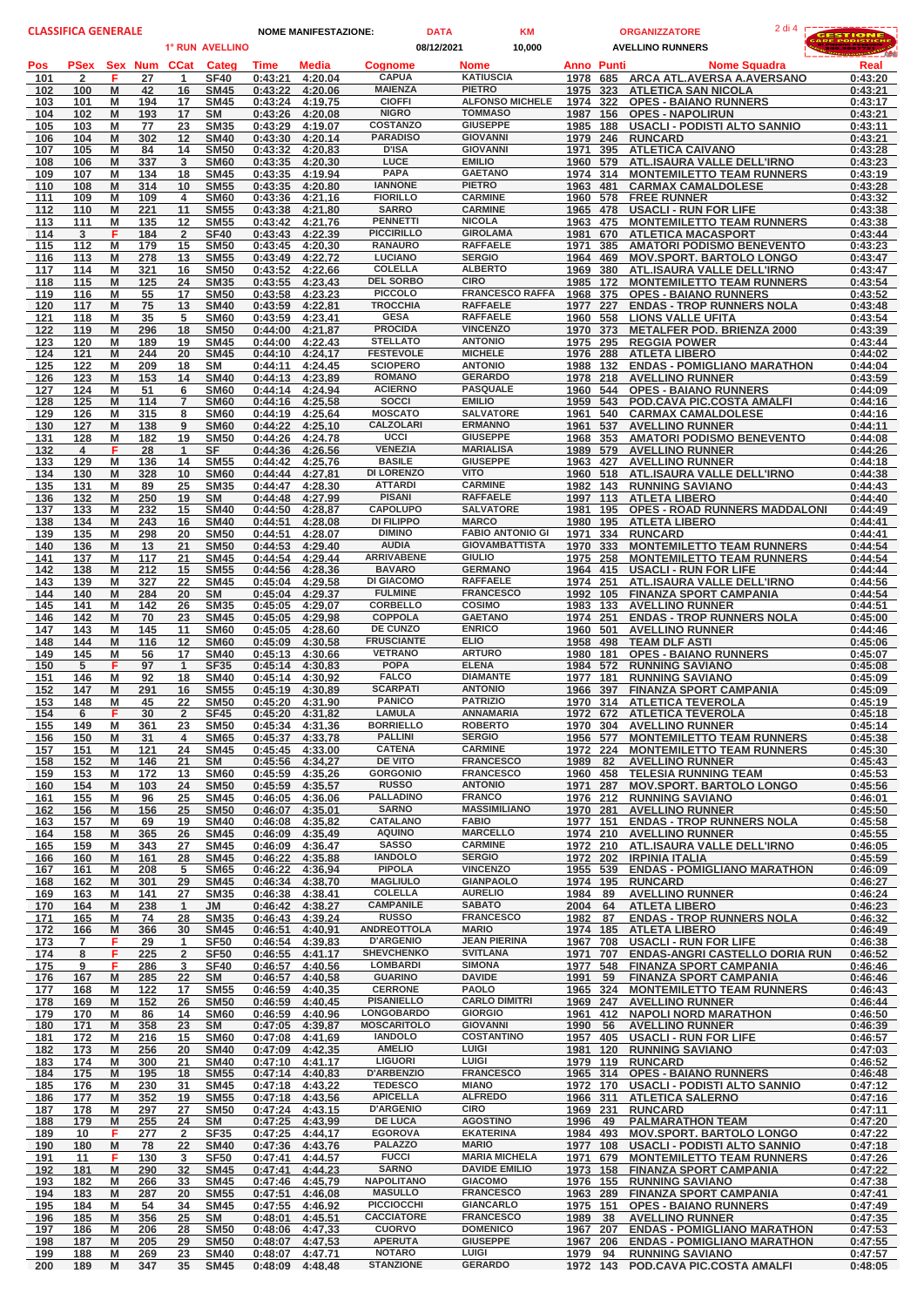| <b>CLASSIFICA GENERALE</b> |             |                      |                      |                            |                                        | <b>NOME MANIFESTAZIONE:</b> |                                      | <b>DATA</b> | <b>KM</b><br><b>ORGANIZZATORE</b>           |                      |                              |                                                                       | 3 di 4 | ESTIONE            |
|----------------------------|-------------|----------------------|----------------------|----------------------------|----------------------------------------|-----------------------------|--------------------------------------|-------------|---------------------------------------------|----------------------|------------------------------|-----------------------------------------------------------------------|--------|--------------------|
|                            |             |                      |                      | 1° RUN AVELLINO            |                                        |                             |                                      | 08/12/2021  | 10,000                                      |                      |                              | <b>AVELLINO RUNNERS</b>                                               |        |                    |
| Pos                        | <b>PSex</b> | Sex Num              | <b>CCat</b>          | Categ                      | Time                                   | Media                       | <b>Cognome</b>                       |             | Nome                                        | <b>Anno Punti</b>    |                              | <b>Nome Squadra</b>                                                   |        | Real               |
| 201<br>202                 | 12<br>190   | F<br>233<br>M<br>288 | 4<br>16              | <b>SF40</b><br><b>SM60</b> | 0:48:10<br>0:48:16                     | 4:47.72<br>4:48.90          | <b>MATRONE</b><br><b>MUNGIVERA</b>   |             | LARA<br>CARLO                               | 1980<br>1960         | 505<br>356                   | <b>OPES - ROAD RUNNERS MADDALONI</b><br><b>FINANZA SPORT CAMPANIA</b> |        | 0:47:57<br>0:48:09 |
| 203                        | 191         | М<br>123             | 30                   | <b>SM50</b>                | 0:48:31                                | 4:49.51                     | <b>CIOPPA</b>                        |             | <b>ANGELO</b>                               | 1968                 | 193                          | <b>MONTEMILETTO TEAM RUNNERS</b>                                      |        | 0:48:15            |
| 204                        | 192         | M<br>275             | 21                   | <b>SM55</b>                | 0:48:33                                | 4:49.63                     | <b>DAMASCATO</b>                     |             | <b>SALVATORE</b>                            | 1966                 | 262                          | <b>MOV.SPORT. BARTOLO LONGO</b>                                       |        | 0:48:16            |
| 205<br>206                 | 193<br>194  | M<br>331<br>M<br>158 | 22<br>36             | <b>SM55</b><br><b>SM45</b> | 0:48:40<br>0:48:41                     | 4:51.07<br>4:49.83          | <b>FASOLINO</b><br><b>VISONE</b>     |             | <b>VINCENZO</b><br><b>YVAN</b>              | 1962<br>1975 128     | 258                          | ATL.ISAURA VALLE DELL'IRNO<br><b>AVELLINO RUNNER</b>                  |        | 0:48:31<br>0:48:18 |
| 207                        | 13          | 170<br>F             | $\overline{2}$       | <b>SF</b>                  | 0:48:41                                | 4:51.75                     | <b>PAPA</b>                          |             | <b>ALESSIA</b>                              | 1994                 | 434                          | POL. ASTRO 2000 BENEVENTO                                             |        | 0:48:38            |
| 208                        | 195         | M<br>354             | 23                   | <b>SM55</b>                | 0:48:48                                | 4:52.41                     | D'ANNA                               |             | <b>GIUSEPPE</b>                             | 1965 253             |                              | <b>ATLETICA SALERNO</b>                                               |        | 0:48:44            |
| 209<br>210                 | 14<br>196   | F<br>181<br>M<br>149 | 3<br>6               | <b>SF45</b><br><b>SM65</b> | 0:48:56<br>0:48:57                     | 4:52.46<br>4:52,10          | UCCI<br><b>FESTA</b>                 |             | <b>ANNA</b><br><b>FRANCESCO</b>             | 1976 542<br>1955 419 |                              | <b>AMATORI PODISMO BENEVENTO</b><br><b>AVELLINO RUNNER</b>            |        | 0:48:45<br>0:48:41 |
| 211                        | 15          | 283<br>F             | 4                    | <b>SF45</b>                | 0:48:59                                | 4:52.67                     | <b>BIRRA</b>                         |             | <b>MARIA ROSARIA</b>                        | 1972                 | 540                          | <b>FINANZA SPORT CAMPANIA</b>                                         |        | 0:48:47            |
| 212                        | 197         | M<br>330             | 17                   | <b>SM60</b>                | 0:49:10                                | 4:54.92                     | <b>FARIELLO</b>                      |             | <b>CAMILLO</b>                              | 1957                 | 319                          | ATL.ISAURA VALLE DELL'IRNO                                            |        | 0:49:09            |
| 213                        | 16          | F<br>341             | 1                    | <b>SF55</b>                | 0:49:10 4:54.74                        |                             | <b>PIERRI</b><br><b>CEFALO</b>       |             | <b>ROSANNA</b><br><b>AGOSTINO</b>           | 1966 737             |                              | ATL.ISAURA VALLE DELL'IRNO                                            |        | 0:49:07            |
| 214<br>215                 | 198<br>199  | M<br>177<br>M<br>265 | 31<br>$\mathbf 1$    | <b>SM50</b><br><b>SM70</b> | 0:49:14<br>0:49:21                     | 4:54.26<br>4:55.25          | <b>NAPOLITANO</b>                    |             | <b>ANTONIO</b>                              | 1968<br>1951         | 169<br>510                   | <b>AMATORI PODISMO BENEVENTO</b><br><b>RUNNING SAVIANO</b>            |        | 0:49:03<br>0:49:13 |
| 216                        | 200         | M<br>241             | 37                   | <b>SM45</b>                | 0:49:43                                | 4:56.90                     | <b>DADDIO</b>                        |             | <b>ALESSIO</b>                              | 1976 100             |                              | <b>ATLETA LIBERO</b>                                                  |        | 0:49:29            |
| 217                        | 201         | M<br>163             | 29                   | <b>SM35</b>                | 0:49:44                                | 4:55.54                     | LEO                                  |             | <b>MARIO</b>                                | 1985                 | 28                           | <b>IRPINIA ITALIA</b>                                                 |        | 0:49:15            |
| 218<br>219                 | 202<br>203  | M<br>329<br>M<br>165 | $\overline{2}$<br>38 | <b>SM70</b><br><b>SM45</b> | 0:49:46<br>0:49:47                     | 4:58.08<br>4:55.84          | <b>D'ONOFRIO</b><br><b>MATETICH</b>  |             | <b>ROSARIO</b><br><b>STEFANO</b>            | 1951<br>1975         | 492<br>99                    | ATL.ISAURA VALLE DELL'IRNO<br><b>IRPINIA ITALIA</b>                   |        | 0:49:41<br>0:49:18 |
| 220                        | 204         | M<br>147             | 39                   | <b>SM45</b>                | 0:49:50                                | 4:56.75                     | <b>DONZELLA</b>                      |             | <b>ANTONINO</b>                             | 1974                 | 97                           | <b>AVELLINO RUNNER</b>                                                |        | 0:49:28            |
| 221                        | 205         | M<br>271             | 24                   | <b>SM55</b>                | 0:49:59                                | 4:58.96                     | <b>SASSO</b>                         |             | <b>SAVERIO</b>                              | 1966                 | 211                          | <b>RUNNING SAVIANO</b>                                                |        | 0:49:50            |
| 222<br>223                 | 206<br>207  | M<br>50<br>M<br>155  | $\overline{2}$<br>24 | JM<br><b>SM40</b>          | 0:50:00<br>0:50:03                     | 4:58.61<br>4:57.91          | <b>AMATO</b><br><b>SALVATI</b>       |             | <b>LUCA</b><br>LUIGI                        | 2002<br>1981         | 12<br>52                     | <b>CSI - CAVA DE' TIRRENI</b><br><b>AVELLINO RUNNER</b>               |        | 0:49:46<br>0:49:39 |
| 224                        | 208         | M<br>40              | 40                   | <b>SM45</b>                | 0:50:17                                | 5:01.65                     | <b>OSTACOLO</b>                      |             | <b>FRANCESCO</b>                            | 1975                 | 87                           | <b>ATLETICA MARCIANISE</b>                                            |        | 0:50:16            |
| 225                        | 209         | M<br>79              | $\overline{7}$       | <b>SM65</b>                | 0:50:19                                | 5:00.04                     | <b>TOZZI</b>                         |             | <b>GIUSEPPE</b>                             | 1952                 | 362                          | <b>USACLI - PODISTI ALTO SANNIO</b>                                   |        | 0:50:00            |
| 226                        | 210         | M<br>346             | 32                   | <b>SM50</b>                | 0:50:22                                | 5:01.30                     | <b>LANDUCCIO</b>                     |             | <b>ANTONIO</b><br><b>ROSARIO</b>            | 1970                 | 136                          | <b>POD.CAVA PIC.COSTA AMALFI</b>                                      |        | 0:50:13            |
| 227<br>228                 | 211<br>212  | M<br>203<br>259<br>M | 25<br>18             | <b>SM40</b><br><b>SM60</b> | 0:50:29<br>0:50:30 5:02.10             | 5:02.34                     | <b>COSTANTINO</b><br><b>CHIATTI</b>  |             | LUIGI                                       | 1977<br>1957         | 44<br>268                    | <b>OPES - CICCIANO RUNNING</b><br><b>RUNNING SAVIANO</b>              |        | 0:50:23<br>0:50:21 |
| 229                        | 213         | M<br>46              | 8                    | <b>SM65</b>                | 0:50:33                                | 5:02.57                     | <b>CICCONE</b>                       |             | <b>ANTONIO</b>                              | 1955                 | 352                          | <b>OPES - SILMA ATL, CRISTOFARO</b>                                   |        | 0:50:26            |
| 230                        | 214         | M<br>100             | 9                    | <b>SM65</b>                | 0:50:39                                | 5:03.21                     | <b>SIMONELLI</b>                     |             | <b>MICHELANGELO</b>                         | 1955                 | 349                          | <b>RUNNING SAVIANO</b>                                                |        | 0:50:32            |
| 231<br>232                 | 17<br>215   | F<br>262<br>M<br>234 | 5<br>33              | <b>SF45</b><br><b>SM50</b> | 0:50:43<br>0:50:51                     | 5:03.22<br>5:03.73          | <b>FRANZESE</b><br><b>SCHIAVO</b>    |             | <b>ROSSELLA</b><br><b>VINCENZO</b>          | 1976<br>1968         | 482<br>122                   | <b>RUNNING SAVIANO</b><br><b>OPES - ROAD RUNNERS MADDALONI</b>        |        | 0:50:32<br>0:50:37 |
| 233                        | 216         | M<br>48              | 25                   | <b>SM55</b>                | 0:50:53                                | 5:04.52                     | <b>LANDE</b>                         |             | LUIGI                                       | 1963                 | 182                          | <b>OPES - SILMA ATL. CRISTOFARO</b>                                   |        | 0:50:45            |
| 234                        | 217         | M<br>333             | 34                   | <b>SM50</b>                | 0:50:59                                | 5:05.74                     | <b>GRIMALDI</b>                      |             | <b>GIOVANNI</b>                             | 1971                 | 119                          | ATL.ISAURA VALLE DELL'IRNO                                            |        | 0:50:57            |
| 235                        | 218         | M<br>210             | 30                   | <b>SM35</b>                | 0:51:04                                | 5:04.79                     | <b>AQUINO</b><br><b>ROMANO</b>       |             | <b>ANTONIO</b><br><b>CARLO</b>              | 1984                 | 12                           | <b>USACLI - RUN FOR LIFE</b>                                          |        | 0:50:48            |
| 236<br>237                 | 219<br>18   | M<br>219<br>F<br>223 | 26<br>3              | <b>SM40</b><br>SF          | 0:51:04<br>0:51:14 5:06.99             | 5:04.80                     | <b>GIUGLIANO</b>                     |             | <b>ROSA</b>                                 | 1981<br>1993         | 34<br>354                    | <b>USACLI - RUN FOR LIFE</b><br><b>ASI - TEAM RUNNERS GRUMESE</b>     |        | 0:50:48<br>0:51:10 |
| 238                        | 220         | M<br>39              | 26                   | <b>SM55</b>                | 0:51:15 5:06,75                        |                             | D'ORO                                |             | <b>PASQUALE</b>                             | 1966                 | 171                          | <b>AMATORI PODISMO BENEVENTO</b>                                      |        | 0:51:07            |
| 239                        | 221         | M<br>66              | 19                   | <b>SM60</b>                | 0:51:20                                | 5:06.08                     | <b>MECCARIELLO</b>                   |             | <b>PIETRO</b>                               | 1959                 | 239                          | <b>USACLI - TABURNO RUNNERS</b>                                       |        | 0:51:01            |
| 240<br>241                 | 222<br>223  | M<br>257<br>M<br>260 | 41<br>35             | <b>SM45</b><br><b>SM50</b> | 0:51:28<br>0:51:28                     | 5:07.85<br>5:07.78          | <b>BRUSCINO</b><br><b>DE SENA</b>    |             | <b>CAMILLO</b><br><b>FRANCESCO</b>          | 1973<br>1971         | 61<br>107                    | <b>RUNNING SAVIANO</b><br><b>RUNNING SAVIANO</b>                      |        | 0:51:18<br>0:51:18 |
| 242                        | 224         | M<br>263             | 27                   | <b>SM40</b>                | 0:51:28                                | 5:07.73                     | <b>LIQUORI</b>                       |             | <b>FELICE</b>                               | 1979                 | 29                           | <b>RUNNING SAVIANO</b>                                                |        | 0:51:17            |
| 243                        | 225         | M<br>272             | 27                   | <b>SM55</b>                | 0:51:30                                | 5:07.78                     | <b>STROCCHIA</b>                     |             | <b>FELICE</b>                               | 1963                 | 163                          | <b>RUNNING SAVIANO</b>                                                |        | 0:51:18            |
| 244                        | 226         | M<br>151             | 28                   | <b>SM40</b>                | 0:51:35 5:06.87                        |                             | <b>MATARAZZO</b>                     |             | <b>SEBASTIANO</b>                           | 1980                 | 27                           | <b>AVELLINO RUNNER</b>                                                |        | 0:51:09            |
| 245<br>246                 | 227<br>228  | M<br>164<br>M<br>319 | 36<br>10             | <b>SM50</b><br><b>SM65</b> | 0:51:43<br>0:51:46                     | 5:07.49<br>5:10.02          | <b>MARINELLI</b><br><b>CARRATU'</b>  |             | <b>CARMINE</b><br><b>GIUSEPPE</b>           | 1970<br>1956         | 100<br>306                   | <b>IRPINIA ITALIA</b><br>ATL.ISAURA VALLE DELL'IRNO                   |        | 0:51:15<br>0:51:40 |
| 247                        | 229         | M<br>222             | 37                   | <b>SM50</b>                | 0:51:46                                | 5:08.05                     | <b>TROISE</b>                        |             | <b>VITTORIO</b>                             | 1969                 | 99                           | <b>USACLI - RUN FOR LIFE</b>                                          |        | 0:51:20            |
| 248                        | 19          | F<br>211             | $\overline{2}$       | <b>SF55</b>                | 0:51:47 5:09.65                        |                             | <b>BARRESI</b>                       |             | <b>IMMACOLATA PATR</b>                      | 1968                 | 538                          | <b>USACLI - RUN FOR LIFE</b>                                          |        | 0:51:36            |
| 249<br>250                 | 230<br>20   | M<br>308<br>F<br>339 | 38<br>3              | <b>SM50</b><br><b>SF55</b> | 0:51:49<br>0:51:51                     | 5:10.18<br>5:10.78          | <b>TEDESCO</b><br><b>MOSCARIELLO</b> |             | <b>RAFFAELE</b><br><b>LUCIA</b>             | 1967<br>1966         | 98<br>644                    | <b>ATLETICA VIS NOVA</b><br>ATL.ISAURA VALLE DELL'IRNO                |        | 0:51:42<br>0:51:48 |
| 251                        | 231         | M<br>351             | 28                   | <b>SM55</b>                | 0:51:51 5:10.65                        |                             | <b>POLICHETTI</b>                    |             | LUIGI                                       | 1965                 | 153                          | <b>SALERNO RUNNING CLUB</b>                                           |        | 0:51:47            |
| 252                        | 232         | M<br>71              | 4                    | AM                         | 0:51:52 5:09.71                        |                             | <b>COPPOLA</b>                       |             | <b>GENNARO</b>                              | 2005                 | $\mathbf{1}$                 | <b>ENDAS - TROP RUNNERS NOLA</b>                                      |        | 0:51:37            |
| <u> 253</u>                | 233         | M<br>76              | 29                   | <b>SM40</b>                | 0:51:52                                | 5:09.73                     | <b>VASCO</b><br><b>MARRONE</b>       |             | <b>SEBASTIANO</b><br><b>CARMINE</b>         | 1978                 | 23                           | <b>ENDAS - TROP RUNNERS NOLA</b>                                      |        | 0:51:37            |
| 254<br>255                 | 234<br>235  | M<br>217<br>M<br>144 | 29<br>39             | <b>SM55</b><br><b>SM50</b> | 0:52:03 5:10.00<br>0:52:13 5:11.91     |                             | <b>D'ARGENIO</b>                     |             | <b>ELIO</b>                                 | 1963 147<br>1967     | 89                           | <b>USACLI - RUN FOR LIFE</b><br><b>AVELLINO RUNNER</b>                |        | 0:51:40<br>0:51:59 |
| 256                        | 236         | M<br>159             | 30                   | <b>SM55</b>                | 0:52:13 5:11.86                        |                             | ZAOLINO                              |             | <b>ANTONIO</b>                              | 1966                 | 143                          | <b>AVELLINO RUNNER</b>                                                |        | 0:51:59            |
| 257                        | 237         | M<br>240             | 30                   | <b>SM40</b>                | 0:52:19 5:11.56                        |                             | <b>CRISCUOLI</b>                     |             | <b>PAOLO</b>                                | 1979                 | 18                           | <b>ATLETA LIBERO</b>                                                  |        | 0:51:56            |
| 258<br>259                 | 238<br>239  | M<br>140<br>M<br>61  | 42<br>43             | <b>SM45</b><br><b>SM45</b> | 0:52:19 5:12.61<br>0:52:28 5:13.05     |                             | <b>CAVALIERE</b><br><b>SANTELLA</b>  |             | <b>ANDREA</b><br><b>ANTONIO</b>             | 1974<br>1973         | 46<br>43                     | <b>AVELLINO RUNNER</b><br><b>ENDAS - G.S. SANTA CROCE</b>             |        | 0:52:06<br>0:52:10 |
| 260                        | 21          | F<br>139             | 4                    | SF                         |                                        | 0:52:29 5:14.36             | <b>CASTIGLIONE</b>                   |             | <b>SAVIA</b>                                | 1992 318             |                              | <b>AVELLINO RUNNER</b>                                                |        | 0:52:24            |
| 261                        | 240         | M<br>49              | 11                   | <b>SM65</b>                | 0:52:30 5:13.54                        |                             | <b>VIOLA</b>                         |             | <b>CIRO</b>                                 | 1953 279             |                              | <b>OPES - SILMA ATL. CRISTOFARO</b>                                   |        | 0:52:15            |
| 262<br>263                 | 241<br>242  | M<br>101<br>M<br>174 | 20<br>40             | <b>SM60</b><br><b>SM50</b> | 0:52:32 5:14.38<br>0:52:46 5:14.84     |                             | <b>SIMONELLI</b><br><b>CASIELLO</b>  |             | <b>PASQUALE</b><br><b>FEDERICO</b>          | 1958 200<br>1968     | 77                           | <b>RUNNING SAVIANO</b><br>PODISTI S.GIORGIO SANNIO                    |        | 0:52:24<br>0:52:28 |
| 264                        | 243         | M<br>282             | 21                   | <b>SM60</b>                | 0:52:56 5:15.67                        |                             | <b>AQUINO</b>                        |             | <b>RANIERI NICOLA</b>                       | 1960 188             |                              | <b>FINANZA SPORT CAMPANIA</b>                                         |        | 0:52:37            |
| 265                        | 244         | М<br>274             | 5                    | ΑМ                         | 0:53:00 5:16.84                        |                             | <b>VIVENZIO</b>                      |             | <b>MICHELE</b>                              | 2005                 | $\mathbf{1}$                 | <b>RUNNING SAVIANO</b>                                                |        | 0:52:48            |
| 266                        | 245         | M<br>93              | 44                   | <b>SM45</b>                | 0:53:00 5:16.78                        |                             | <b>FERRARA</b>                       |             | <b>FRANCESCO</b>                            | 1976 35              |                              | <b>RUNNING SAVIANO</b>                                                |        | 0:52:48            |
| 267<br>268                 | 246<br>22   | M<br>306<br>F<br>299 | 3<br>6               | <b>SM70</b><br><b>SF45</b> | 0:53:28 5:20.50<br>0:53:31 5:19.44     |                             | <b>BARTIROMO</b><br><b>GESUELE</b>   |             | <b>GAETANO</b><br><b>ANNA</b>               | 1947 340<br>1973 396 |                              | <b>ATLETICA VIS NOVA</b><br><b>RUNCARD</b>                            |        | 0:53:25<br>0:53:14 |
| 269                        | 247         | M<br>394             | 41                   | <b>SM50</b>                | 0:53:35 5:18.57                        |                             | <b>DEMATA</b>                        |             | <b>ROSARIO</b>                              | 1967                 | 61                           | <b>OPES - NAPOLIRUN</b>                                               |        | 0:53:06            |
| 270                        | 23          | F<br>295             | 5                    | <b>SF40</b>                | 0:53:37 5:19.55                        |                             | <b>PADERECKA</b><br><b>CEFALO</b>    |             | <b>MAGDALENA EWELI</b><br><b>ALESSANDRO</b> | 1980 335             |                              | <b>METALFER POD, BRIENZA 2000</b>                                     |        | 0:53:16            |
| 271<br>272                 | 248<br>249  | M<br>178<br>M<br>180 | 45<br>46             | <b>SM45</b><br><b>SM45</b> | 0:53:46 5:20.46<br>0:53:46 5:20.80     |                             | <b>ROSSETTI</b>                      |             | <b>GIANROCCO</b>                            | 1974<br>1974 25      | 25                           | <b>AMATORI PODISMO BENEVENTO</b><br><b>AMATORI PODISMO BENEVENTO</b>  |        | 0:53:25<br>0:53:28 |
| 273                        | 24          | F<br>185             | 4                    | <b>SF50</b>                | 0:53:46 5:21.38                        |                             | CAROZZA                              |             | <b>DONATELLA</b>                            | 1970 475             |                              | <b>FIAMME ARGENTO</b>                                                 |        | 0:53:34            |
| 274                        | 250         | M<br>62              | 47                   | <b>SM45</b>                | 0:53:49 5:21.08                        |                             | <b>CATUOGNO</b>                      |             | <b>MAURIZIO</b>                             | 1974 24              |                              | <b>OPES - CICCIANO RUNNING</b>                                        |        | 0:53:31            |
| 275<br>276                 | 251<br>252  | M<br>95<br>M<br>192  | 22<br>42             | <b>SM60</b><br><b>SM50</b> | 0:53:56 5:21.30<br>0:54:00 5:23,27     |                             | <b>NUNZIATA</b><br><b>PETILLO</b>    |             | <b>FRANCO</b><br><b>SAVERIO</b>             | 1961 158<br>1968     | 53                           | <b>RUNNING SAVIANO</b><br><b>CSI - CAVA DE' TIRRENI</b>               |        | 0:53:33<br>0:53:53 |
| 277                        | 253         | M<br>80              | 4                    | <b>SM70</b>                | 0:54:08 5:23.05                        |                             | TOZZI                                |             | LUIGI                                       | 1950 315             |                              | USACLI - PODISTI ALTO SANNIO                                          |        | 0:53:51            |
| 278                        | 25          | F<br>307             | 4                    | <b>SF55</b>                | 0:54:09 5:24.92                        |                             | <b>RINALDI</b>                       |             | <b>NICOLETTA</b>                            | 1964 570             |                              | <b>ATLETICA VIS NOVA</b>                                              |        | 0:54:09            |
| 279                        | 254<br>255  | M<br>214             | 12<br>31             | <b>SM65</b>                | 0:54:24 5:25.26                        |                             | <b>FESTA</b><br><b>IPPOLITO</b>      |             | <b>LUIGI</b><br><b>ANGELO</b>               |                      |                              | 1953 216 USACLI - RUN FOR LIFE                                        |        | 0:54:13<br>0:54:00 |
| 280<br>281                 | 26          | M<br>162<br>133<br>F | 7                    | <b>SM55</b><br><b>SF45</b> | 0:54:27 5:24.03                        | 0:54:32 5:25.65             | <b>MASSARO</b>                       |             | <b>CANIELA</b>                              | 1964 88<br>1973 367  |                              | <b>IRPINIA ITALIA</b><br><b>MONTEMILETTO TEAM RUNNERS</b>             |        | 0:54:17            |
| 282                        | 27          | F<br>166             | 5                    | SF                         | 0:54:39 5:27.00                        |                             | <b>SCHENA</b>                        |             | <b>MICHELA</b>                              | 1990 260             |                              | <b>LIONS VALLE UFITA</b>                                              |        | 0:54:30            |
| 283                        | 256         | M<br>340<br>F        | 23                   | <b>SM60</b>                | 0:54:43 5:27.51                        |                             | <b>PASTORE</b><br><b>D'AVINO</b>     |             | <b>ROBERTO</b><br><b>IOLANDA</b>            | 1961 137             |                              | ATL.ISAURA VALLE DELL'IRNO                                            |        | 0:54:35<br>0:54:56 |
| 284<br>285                 | 28<br>257   | 204<br>M<br>258      | 6<br>43              | <b>SF40</b><br><b>SM50</b> | 0:55:01 5:29.65<br>0:55:04 5:29.02     |                             | <b>CAPUTO</b>                        |             | <b>FRANCESCO</b>                            | 1980 297<br>1971     | 36                           | <b>OPES - CICCIANO RUNNING</b><br><b>RUNNING SAVIANO</b>              |        | 0:54:50            |
| 286                        | 29          | F<br>227             | 8                    | <b>SF45</b>                | 0:55:05 5:28.62                        |                             | <b>BOLOGNA</b>                       |             | <b>LORETTA</b>                              | 1972 351             |                              | USACLI - PODISTI ALTO SANNIO                                          |        | 0:54:46            |
| 287                        | 258         | M<br>268             | 32                   | <b>SM55</b>                | 0:55:15 5:30.44                        |                             | <b>NOTARO</b>                        |             | <b>GIOVANNI</b>                             | 1963                 | 71                           | <b>RUNNING SAVIANO</b>                                                |        | 0:55:04            |
| 288<br>289                 | 259<br>260  | M<br>362<br>M<br>154 | 26<br>31             | SM<br><b>SM40</b>          | $0:55:25$ $5:29.83$<br>0:55:26 5:30.64 |                             | <b>PEDATA</b><br><b>RUSSO</b>        |             | <b>DANILO PASQUALI</b><br><b>LORENZO</b>    | 1990<br>1979         | $\mathbf{1}$<br>$\mathbf{1}$ | <b>ATLETA LIBERO</b><br><b>AVELLINO RUNNER</b>                        |        | 0:54:58<br>0:55:06 |
| 290                        | 261         | M<br>129             | 48                   | <b>SM45</b>                | 0:55:33 5:32.61                        |                             | <b>FRUNCILLO</b>                     |             | <b>ANTONIO</b>                              | 1972                 | 8                            | <b>MONTEMILETTO TEAM RUNNERS</b>                                      |        | 0:55:26            |
| 291                        | 262         | M<br>148             | 13                   | <b>SM65</b>                | 0:55:40 5:31.90                        |                             | <b>ESPOSITO</b>                      |             | <b>CIRO</b>                                 | 1956 178             |                              | <b>AVELLINO RUNNER</b>                                                |        | 0:55:19            |
| 292<br><u> 293</u>         | 30<br>263   | 91<br>F<br>M<br>253  | 9<br>14              | <b>SF45</b><br><b>SM65</b> | 0:55:42 5:33.22<br>0:55:42 5:33.00     |                             | <b>CACCAVALE</b><br><b>SIMONELLI</b> |             | <b>GIUSEPPINA</b><br><b>GIOVANNI</b>        | 1974 335<br>1954 178 |                              | <b>RUNNING SAVIANO</b><br><b>INTER. SECURITY SERVICE</b>              |        | 0:55:32<br>0:55:30 |
| 294                        | 31          | F<br>176             | 10                   | <b>SF45</b>                | 0:56:18 5:35.99                        |                             | <b>BEATRICE</b>                      |             | <b>CHIARA</b>                               | 1974 318             |                              | <b>AMATORI PODISMO BENEVENTO</b>                                      |        | 0:56:00            |
| 295                        | 264         | M<br>270             | 44                   | <b>SM50</b>                | 0:56:21                                | 5:35.82                     | <b>PALMESE</b>                       |             | <b>ANDREA</b>                               | 1970                 | - 20                         | <b>RUNNING SAVIANO</b>                                                |        | 0:55:58            |
| 296<br>297                 | 265<br>266  | 33<br>M<br>M<br>264  | 24<br>32             | <b>SM60</b><br><b>SM40</b> | 0:56:21 5:35.55<br>0:56:46 5:38.21     |                             | <b>BASSO</b><br><b>MANZO</b>         |             | <b>SABINO</b><br><b>GIOVANNI</b>            | 1960<br>1981         | 98<br>$\mathbf{1}$           | <b>IRPINIA ITALIA</b><br><b>RUNNING SAVIANO</b>                       |        | 0:55:56<br>0:56:22 |
| 298                        | 267         | M<br>363             | 45                   | <b>SM50</b>                | 0:56:49 5:39.94                        |                             | <b>STROCCHIA</b>                     |             | <b>PASQUALE</b>                             | 1969                 | 15                           | <b>RUNNING SAVIANO</b>                                                |        | 0:56:39            |
| 299                        | 32          | F<br>202             | 11                   | SF45                       | 0:56:59 5:40.21                        |                             | <b>LOMBARDI</b>                      |             | <b>CIRA</b>                                 | 1973                 | 301                          | <b>ENDAS - G.S. SANTA CROCE</b>                                       |        | 0:56:42            |
| 300                        | 268         | M<br>94              | 25                   | <b>SM60</b>                | 0:57:01 5:39.65                        |                             | <b>FRANCO</b>                        |             | <b>GIUSEPPE</b>                             | 1960                 | 84                           | <b>RUNNING SAVIANO</b>                                                |        | 0:56:36            |